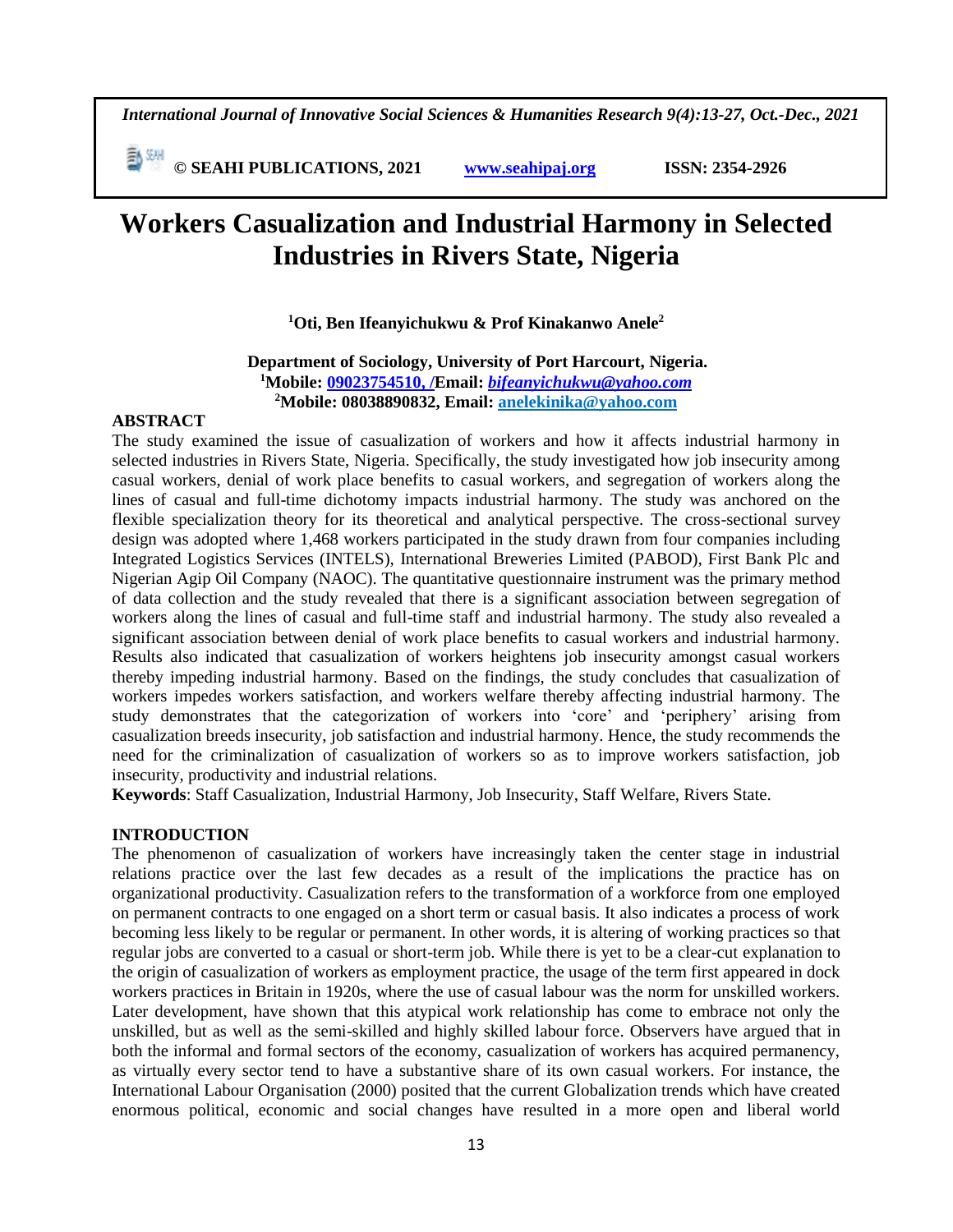economy, as previously distinct national economics have become increasingly integrated into international market place. The implication therein is that emerging global liberal market have instigated intense competition among businesses that has forced employers to respond appropriately, through various cost curtailing measures, aimed at reducing overhead costs. Accordingly, Campbell and Burgess (2001 cf. Cuyper, et al, 2007), contends that the rise in casualization of employees is as a result of employers' demand for more flexibility and reduction of labour and administrative costs. To this end, management apologists, proposed that casualization of workers is a resultant effect of labour market deregulation and globalization. Oyesola (2018) on his part opines that increasing wave of globalization and trade liberalization, across the world have continued to mitigate the desire of employers to cut cost in other to remain competitive. Similarly, Okoisor (2007) asserts that survival of an enterprise in the face of stifling market competition, rest in its ability to rejig its policy of engaging full-time workers. Hence, casualization of workers offers employers a lee-way to engage a manageable number of workers management can adequately sustain. Although, variations to what constitutes casual work continues to create problem of distinction, as scholars and researchers try to make clarification between those directly hired by the company and those involved in tripartite employment relationship (Cuyper et.al, 2007); namely, those hired by third party to perform work for a user firm or those who engage workers for user companies in times of high demand (temporary agency workers) or those who provide specific and predominantly specialized services that are outside the core business of the user company (subcontractors).  $\text{C}(\text{Cross}).$ 

Notwithstanding, the multi-variant nomenclatures used, casualization of workers points to existing employment practice that offers ephemeral or untenured jobs to unemployed, which entails among others denial of pecuniary work place benefits, job rights such as freedom to collectively bargain for better working conditions and prohibitions from joining trade unions within or outside the organization. In Rivers state for instance, where there is an increasing rate of unemployment, which has continued to heighten desperation by job seekers to take any job offer on the table, tend to create impression that such workers would be averse to any form of workplace agitations, is found to be untrue. Recently, casual workers in Nigeria Agip Oil Company (NAOC), Port Harcourt, embarked on three-day protest, against what they termed inhumane and unacceptable working conditions they were being subjected to by management of the company; a protest that led to three-days disruption and stoppage of work in the company. A similar case occurred at Integrated Logistics Services (INTELS) where the Associated Maritime Services Union Staff Association a branch of Maritime Workers Union of Nigeria of the company directed its members to shut down work at Eastern Ports, pending the reversal of the redundancy and disengagement letter issued to over 500 workers by management of INTELS on December 4, 2020. These developments have become of great concern to employers, industrial managers and scholars, and it is against this backdrop that this study examined the impact of casualization on industrial harmony in selected organizations in Rivers state.

# **Objectives of the Study**

Specifically, the study addresses the following research objectives as it seeks to:

- i. Examine the relationship between categorization of workers into casual and regular staff and industrial harmony in the selected industries in Rivers State.
- ii. Ascertain if there is a nexus between denial of workplace benefits to casual workers and industrial harmony in the selected industries in Rivers State.
- iii. Examine the relationship between job status and job insecurity among casual workers in the selected industries in Rivers State

### **Research Hypothesis**

The study is guided by the following research hypothesis:

Ho1: There is no significant relationship between categorization of workers into casual workers and regular staff and industrial harmony in the selected industries in Rivers State

Ho2: There is no significant relationship between denial of workplace benefits to casual workers and industrial harmony in the selected industries in Rivers State.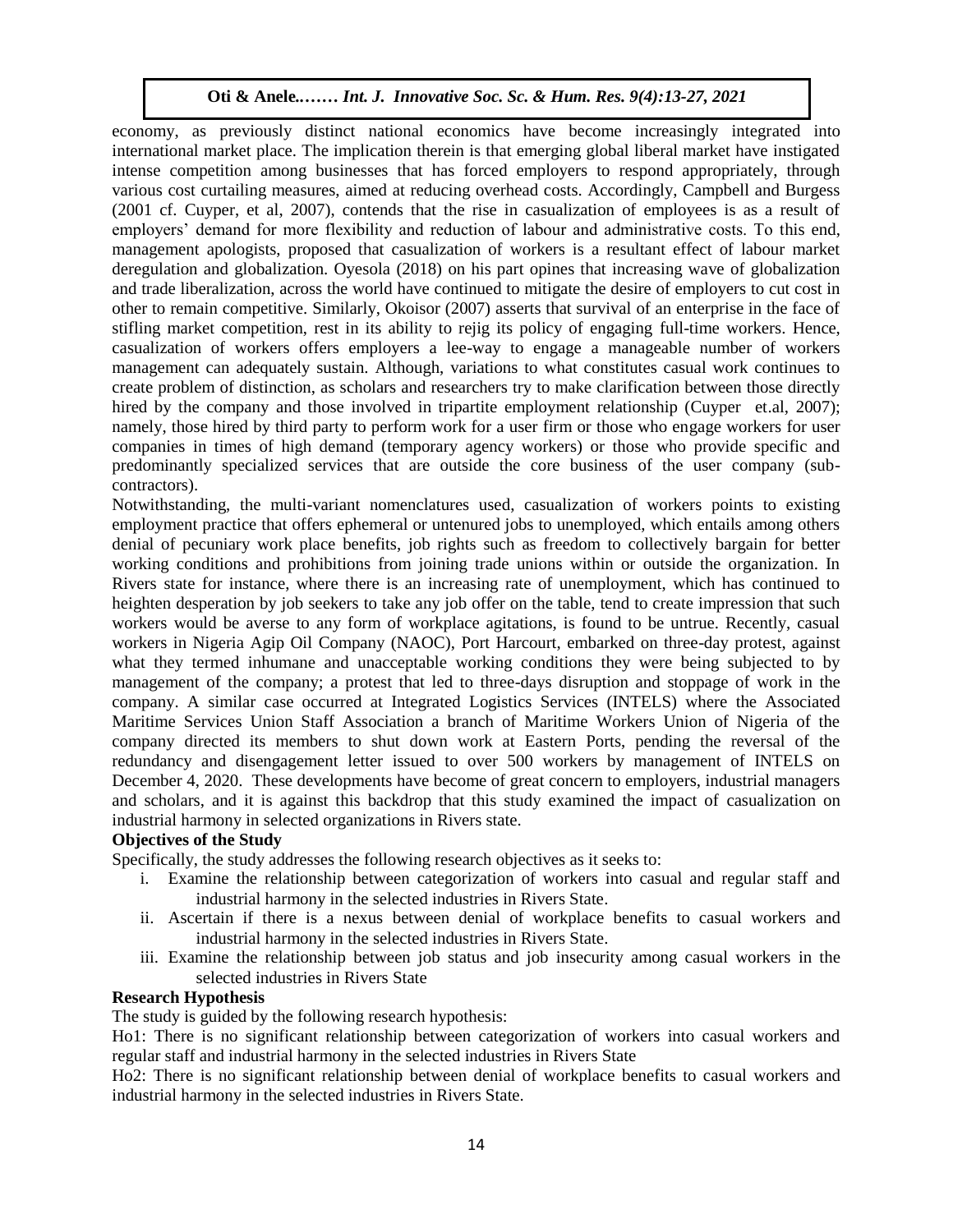Ho3: There is no significant relationship between job status and job insecurity among casual workers in the selected industries in Rivers State

### **Literature Review**

Casualization of workers, has continued to elicit wide-ranging comments from scholars, researchers, industrial sociologists, with regards to grasping, the complete and concise explanation of its meaning, nature and implications. Okougbo (2004) defining casual work, describes it as 'work occupation in which the demand for employment is highly variable such as port work, farm work, farm migratory work and other jobs of unskilled intermittent nature'. The International Labour Organisation (2000) on its part, describes a casual worker, as one who is expected to be available when required but guaranteed no work and towards whom the employer has no responsibility other than to pay for the work actually carried out. A casual worker, in this sense, is a broad term that encompasses disparate group of workers who have little in common other than being regarded by their employers as pool of labour, to be drawn on when required and dispensed with when not. This implies that a casual worker is employed at the discretion of the employer, whenever his services are needed. To this end, as long as one is designated a 'casual', there is neither job security nor guarantee for job continuity; his engagement is but momentary, and depends on the need of the employer.

Ebokpo (2019) categorizes this set of workers into two, those directly hired by the company itself, either at peak period such as holiday or when work load is heavy as supplement labour. Under this, are those that are hired on casual basis not necessarily due to peak or work load, but as 'normal' staff with 'abnormal' engagement terms that require them to perform routine job that is permanent in nature. The second category, are those that fall under the triangular employment model, whereby a broker hires labour and sublets them to a firm, where they render services. This category of casual employment is rampant in working environment like security outfits, cleaning, mining, banking, construction among others.

On his part, Ibekwe (2016), describing the nature of employment under casualization states, that it involves a process by which employment shifts from preponderance of full-time and permanent positions to casual and contract positions. In order words, Casualization of employees entails engagement of workers in a non-standard and non-permanent work relationship. By the term of this employment, such workers are not eligible for promotion, retirement/terminal benefits/pay-offs, sundry allowances and other emoluments like housing allowance, overtime payment, transportation, canteen services, and leave allowances and compensation in case of accident or death in the course of duty.

There is no doubt that use of casual workers, have saved employers huge sum of money in over-head cost, but at the same time it has led to unmitigated loses. The picketing exercise usually embarked on by the Nigeria Labour Congress (NLC) intermittently have resulted in huge financial losses for many firms. For instance, Esele (2007) infers that feeling of discontent particularly among workers in the oil industry could be attributed to anti-union stand of employers. The labour-phobic disposition of employers in the sector have led to tendencies of resorting to intimidation and threats to the workforce to denounce union membership or accept individual contracts (wittingly coloured as *Professional Contract* without surrendering rights and future terminal benefits) in place of the regular contract of employment, where workers enjoy among others the rights to join union and right to negotiate conditions of employment in the workplace. Fapohunda (2012), work on 'Casualization and Degradation of Work', generated facts from issues and arguments made about the labour practice. Like Danesi's, Fapohunda opines that remuneration for casual workers is not fair or comparable to that of permanent workers, as casual workers are denied the right to organise and benefit from collective agreements.

Danesi (2011), attributes the labour practice to increase in capital mobility and the deregulation of the labour market. On the effect of casualization, she examined the consequences using a tripartite model; namely, its impact on the employee, employer and the economy. For employees, casualization exerts downward pressure on wages and working conditions of permanent workers. This is partly, because, the pay systems and employment conditions are operated in such a way that engenders comparison between the various segments of the workforce. Furthermore, casualization of workers continues to pose a threat to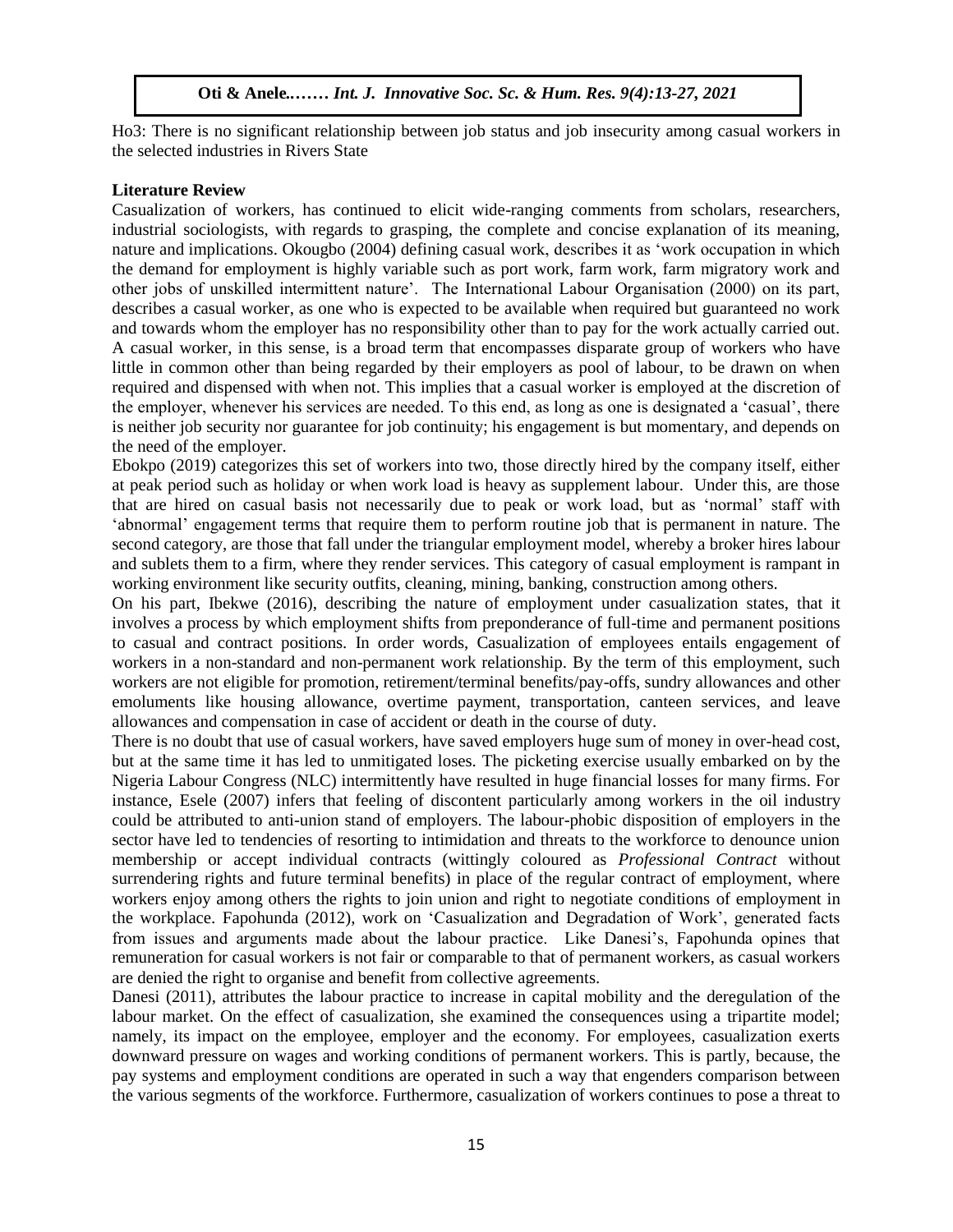permanent job positions, who are under constant threat of having their jobs given to casual workers. Secondly, since casual workers are not entitled to workplace benefits, employers do not contribute to any form of pension or gratuity fund. Hence, in the event of an accident or death, workers and their dependents are left destitute because they cannot claim compensation from the employer. Casualization also increases the intensity of work. It creates job vulnerability, as workers under casual job position are excluded from labour unions, thus, could neither benefit from outcome of the collective bargaining process, nor, could they enjoy workplace pecs like holiday right, sick leave, transport, medical, canteen rights, etc.

Industrial harmony on the other hand harmony connotes a state in a workplace where workers along with their union and management is aware that their overall survival lies in recognizing the fact that they are partners in progress and work progressively towards cooperative attitude for mutual benefit. Puttapalli and Vuram (2013 cf. Akuh et al, 2016) views industrial harmony as concerned with the relationship between management and employees with respect to the terms and conditions of employment and the workplace. It is a situation where employees and management cooperate willingly in pursuit of organization's aims and objectives. To this end, Ladan contends that industrial harmony is imperative for two vital reasons; it enhances labour productivity by improving performance and efficiency in an organisation. Secondly, it creates peaceful working environment that is attractive to tolerance, dialogue and other alternative means of resolving labour disputes.

However, like Bateman and Snell (1999) pointed out, state of industrial harmony does not assume absence of conflict but that effective and proactive collective agreement and grievance procedure exist that can prevent conflicts from transforming to crisis. In order words conflict can be constructive which often is necessary for any human organization or pathological which can be dysfunctional to organizational set goals, particularly, in a situation of acute job disaffection which can be at group level exemplified in union and management altercation, leading to breakdown in psychological contract of trust making restoration of employees confidence on management difficult at individual level which could result in high level of avoidable accidents, low morale and productivity, high labour turnover or absenteeism, lack of focus, temperaments, distrust and suspicion and inclination towards industrial grapevine (Mudavanhu, 2015).

Highlighting the conditions necessary for harmonious relationship between employers and employees, Akuh (2016) outlines some conceptual approaches to industrial harmony; that management personnel must understand their roles and responsibilities in the discharge of their duties; duties and responsibilities of all employees must be clearly spelt out, groups within the workplace must be conversant with responsibilities and objectives of their company and be regularly informed, there should exist effective interchange of ideas and information between management and staff, the supervisors must be brought up to date with innovative ideas on employee relationship with management and grievance settlement procedures at the shop floor level, there should be constructive engagement between the union and management to enhance communication and grievance settlement mechanism and the employer must fulfill the terms of agreement entered with the union during collective bargaining.

Ijeoma (2017) explaining one of the impediments of industrial peace contends that disharmonious relationship mitigated by the psychological depression associated with nature of work and status of a worker can negatively affect worker's perception of the employer. For instance, casualization of workers can never create a feeling of content but rather that of worthlessness; resulting in anti-company feelings. Most of these ill feelings often times are covertly expressed through deliberate production delays through manhandling of expensive machines. Eke (2015) opines that since industrial harmony remains at the very core of organizations goals, to achieve this demands that employers must evolve means of creating a workplace environment where workers feel being treated with respect and dignity. There is also the need to build trust in employer and employee relationships. According to Fells (1993), trust is that willingness to take unilateral action which might lead to exploitation, but which anticipates non-exploitative response from the other party. To achieve harmony friendly and supporting working environment must be created which promotes good working relationship or a socially safe working environment (Ignatius & Linnerial,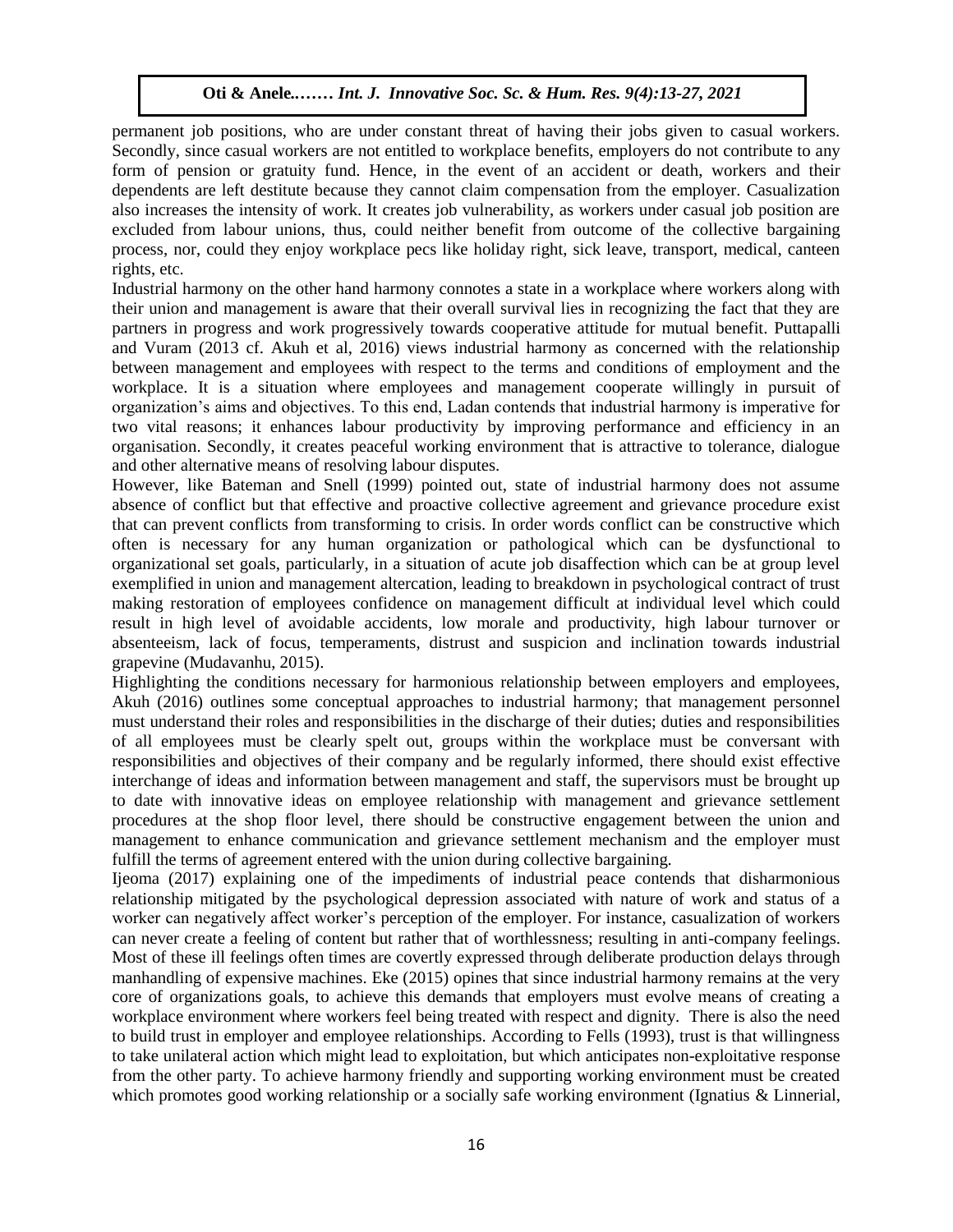2020). This means in a working environment where friendship is cultured, a positive working environment becomes possible. But where contrary is the case, for instance, where workers feel high sense of disproportionate system of rewards between their effort and reward disaffection may result.

# **Theoretical Framework – Theory of Flexible Specialization**

The study adopted the theory of flexible specialization which was developed by Jon Arkinson. The theory provides a model for explaining the increasing trend in the use of casual workers in industries. Arkinson posits, that casualization of workers is a response to global economic changes, that threatens the survival of many businesses. To survive, these enterprises had to resort to labour flexibility which takes two main dimensions; Functional flexibility, that involves ability of organizations to engage and deploy workers in multiple tasks. This flexibility involves employment of full-time staff with considerable job security. The other is numerical flexibility, that involves the use of peripheral workers or sizeable number of workers without job security. Labour flexibility, is a new form of capitalist expansion, upon which workers are being paid less than the volume of the commodity they produce, so that profits can be made and maximally appropriated by owners. That is, casualization, which is the fulcrum of labour flexibility strategy, is another evidence of how capitalism keeps mutating, and transforming itself. According to Harvey, by evolving rapid changes in labour market, through a systematic and progressive reduction in trade union relevance as a major stakeholder, by replacing secured job placements with casual ones, employers were able to the unions and the workforce amenable to any conditions that it deems necessary or workers risk losing their jobs.

There is no doubt that the flexible specialization approach, attempts to explain reasons for the increase in casualization of workers, which it linked to employer's resort to labour flexibility, which provides them opportunity to have a good labour mix (permanent workers and casual workers), and to meet production demands and expectations. However, its problem lies in its inability to provide a concise explanation with regards to response of casual workers, who in the face of massive unemployment and over bloated labour market will take any job irrespective of conditions. Secondly, is the fact that labour flexibility is not new to organisations, the difference is that it has been elevated to core management ethos. The fact that industrial establishment is a corporate entity with well-established rules bordering on terms of engagement, and the fact that each party freely and willingly entered the relationship, which constrains casual workers to act within the terms spelt out in terms of employment, do not imply acquiescence in absolute terms, to existing working conditions in their workplace.

# **MATERIALS AND METHODS**

The study adopted the cross-sectional survey design and it was comprised of 1,468 workers who were selected from four companies in Rivers state including Integrated Logistics Services (INTELS), International Breweries Limited (PABOD), First Bank Plc and Nigerian Agip Oil Company (NAOC). Primary data was collected through the administration of quantitative closed-ended questionnaires to the 1468 workers who were sampled at random. Data analysis involved the use of simple percentages for univariate data analysis and the use of the Chi square statistics at the 0.5 level of significance for hypothesis testing with the aid of the Statistical Package for Social Sciences software (SPSS, Version 20).

# **RESULTS**

# **Socio-Demographic Characteristics of Respondents**

The socio-demographic distribution of the respondents as shown in table 1 indicates that out of the 1468 respondents who participated in the study, 651 of them are staff of INTELS, while 230 of them are staff of Int. Breweries, and 562 of them are members of staff of NAOC, while only 51 of the study participants work with First Bank.

The gender distribution of the respondents showed that out of the total number of respondents, 936 (62.7%) were males, while 558 (37.3%) were females. More so, the age distribution revealed that out of the total number of respondents, 994 (66.5%) were between the age range of  $26 - 35$  years, 352 (23.6%)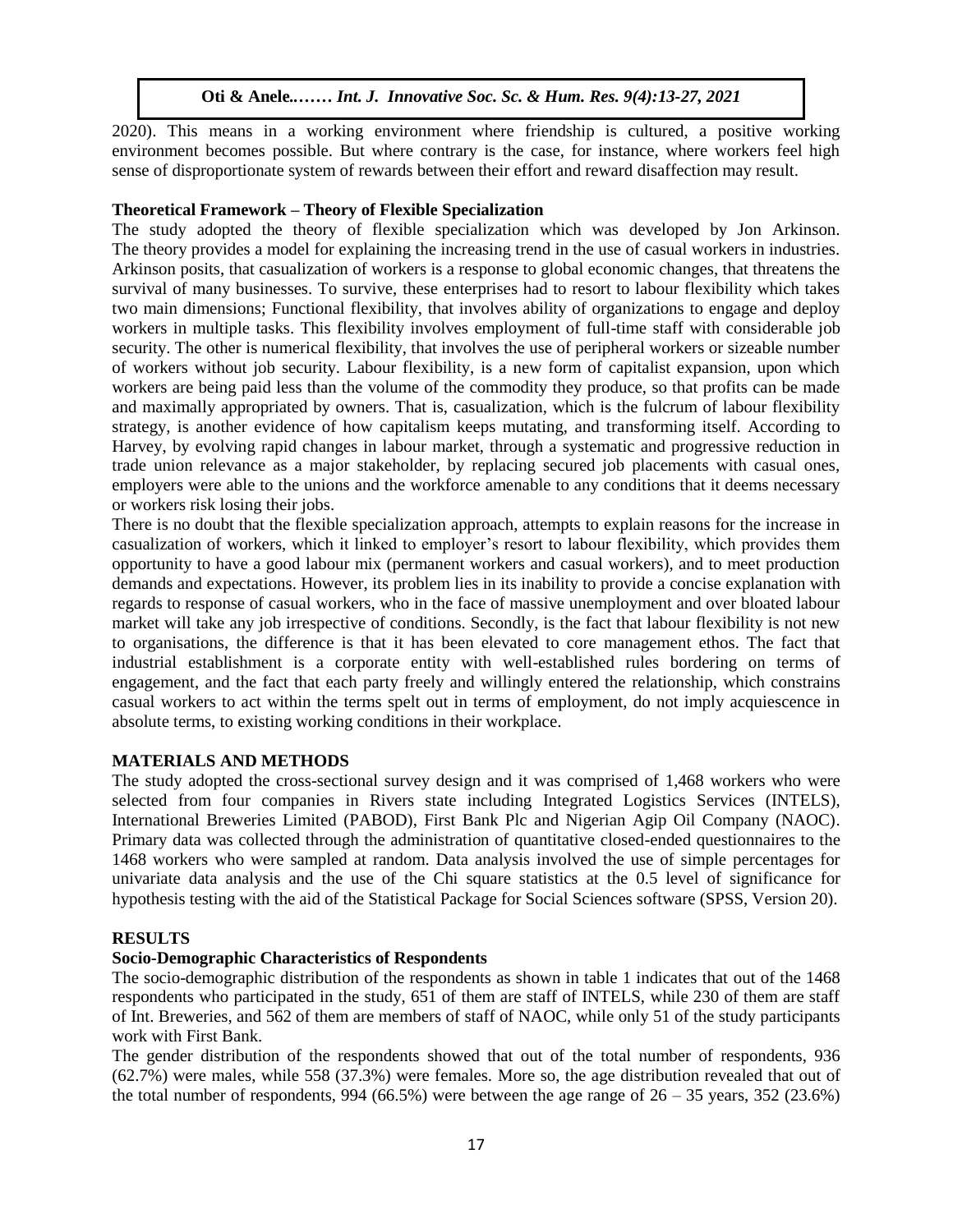fell between  $36 - 45$  years, while 148 were between  $18 - 25$  years old.

Furthermore, the marital status distribution of respondents indicated that out of the total number of respondents, 833 (55.8) were single, while 661 (44.2%) were married. Also, the educational distribution of the respondents indicates that out of the total number of respondents, 1240 (83%) had tertiary education, 206 (13.8%) had secondary education, while 42 (2.8%) had primary education. With regards to nationality, the table indicated that out of the total number of respondents that responded to this question, 1416 (94.8%) were Nigerians, while 78 (5.2%) were Non-Nigerians.

|    | Variables                    | Frequencies | Percentage |
|----|------------------------------|-------------|------------|
|    | 1. Organization              | 1468        | 100%       |
|    | <b>INTELS</b>                | 651         | 43.6       |
|    | <b>INTL Breweries</b>        | 230         | 15.4       |
|    | <b>First Bank</b>            | 51          | 3.4        |
|    | <b>NAOC</b>                  | 562         | 37.6       |
| 2. | Gender                       | 1468        | 100%       |
|    | Male                         | 936         | 62.7       |
|    | Female                       | 558         | 37.3       |
|    | 3. Age                       | 1468        | 100%       |
|    | $18 - 25$                    | 148         | 9.9        |
|    | $26 - 35$                    | 994         | 66.5       |
|    | $36 - 45$                    | 352         | 23.6       |
| 4. | <b>Marital Status</b>        | 1468        | 100%       |
|    | Single                       | 833         | 55.8       |
|    | Married                      | 661         | 44.2       |
|    | <b>5. Educational Status</b> | 1468        | 100%       |
|    | Primary                      | 42          | 2.8        |
|    | Secondary                    | 206         | 13.8       |
|    | Tertiary                     | 1240        | 83.4       |
| 6. | <b>Nationality</b>           | 1468        | 100%       |
|    | Nigerian                     | 1416        | 94.8       |
|    | Non-Nigerian                 | 78          | 5.2        |
| 7. | <b>Job Status</b>            | 1468        | 100%       |
|    | <b>Management Staff</b>      | 151         | 10.1       |
|    | <b>Permanent Staff</b>       | 523         | 35         |
|    | <b>Casual Worker</b>         | 820         | 54.9       |
|    | 8. Length of Service         | 1468        | 100%       |
|    | 3 years                      | 432         | 28.9       |
|    | 4 years                      | 509         | 34.1       |
|    | Above 4 years                | 553         | 37         |

Source: Based on Field Data.

Table 1 also revealed the job status of the respondents as the data indicated that out of the total number of respondents who participated in the study, 820 (54.9%) were casual workers, 523 (35.0%) were permanent staff, while 151 (10.1%) were management staff. Lastly, in ascertaining the length of service of respondents in their various organizations, the data revealed that 553 (37.0%) had been employed for more than 4 years ago, 509 (34.1%) had been employed over the last 4 years, while 432 had been employed for 3 years.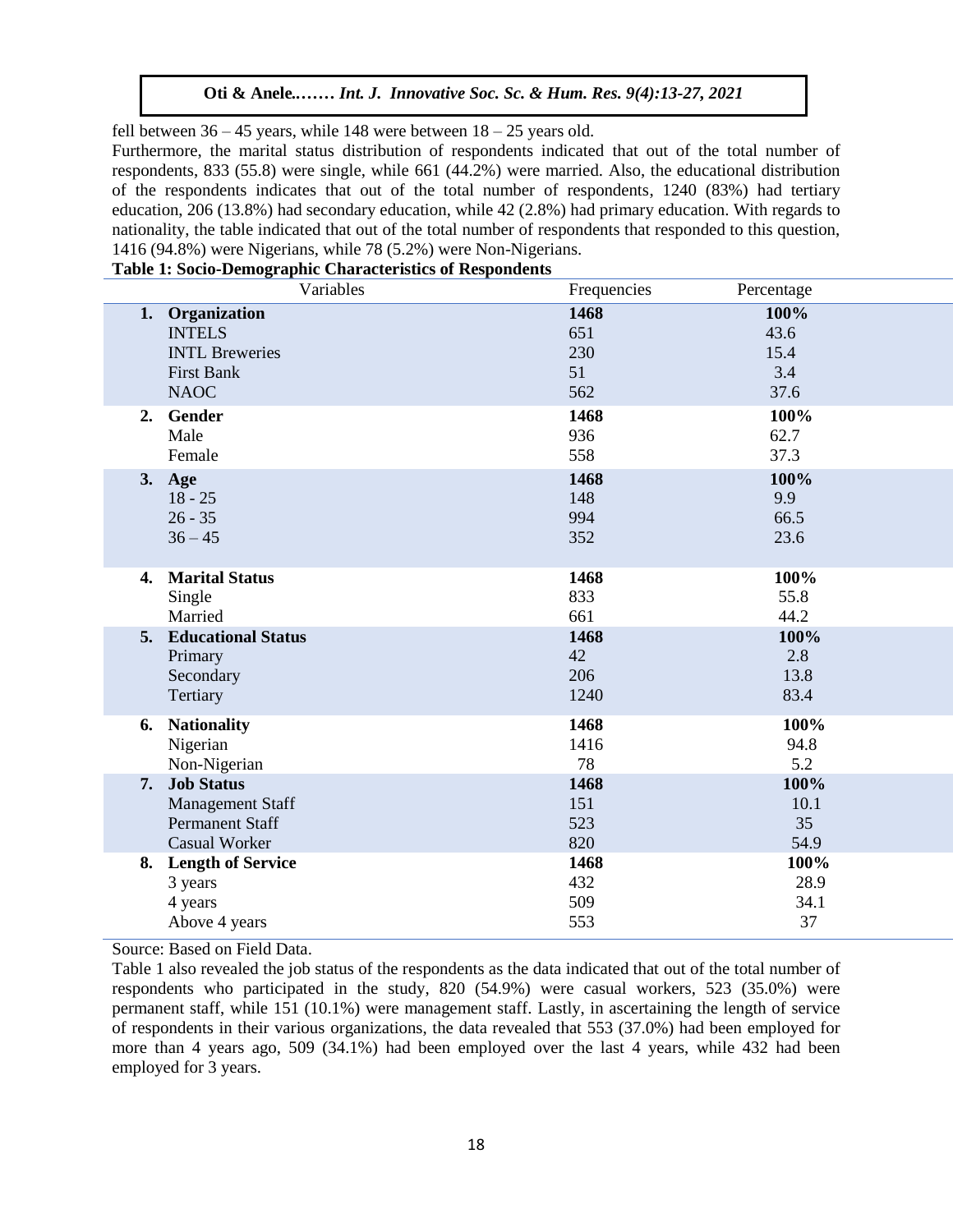### **Research Objective One**

Research objective one examined whether categorization of workers into casual and regular staff affects industrial harmony in the selected industries. The data presented below describes the opinions of the respondents on the above subject. Respondents were asked whether dividing workers into casuals and regular breeds dissatisfaction and affects relationship amongst workers. The data as indicated in figure 1 showed that 762 (51.0%) of the respondents strongly agreed that dividing workers into 'casuals' and 'regular' staff does breed dissatisfaction and affects relationship among workers, while 612 (41.0%) of them agreed to the notion.



### Source: Based on field data

On the other hand, 41 (2.7%) disagreed of the respondents disagreed with the notion, 79 (5.3%) of them strongly disagreed with the notion.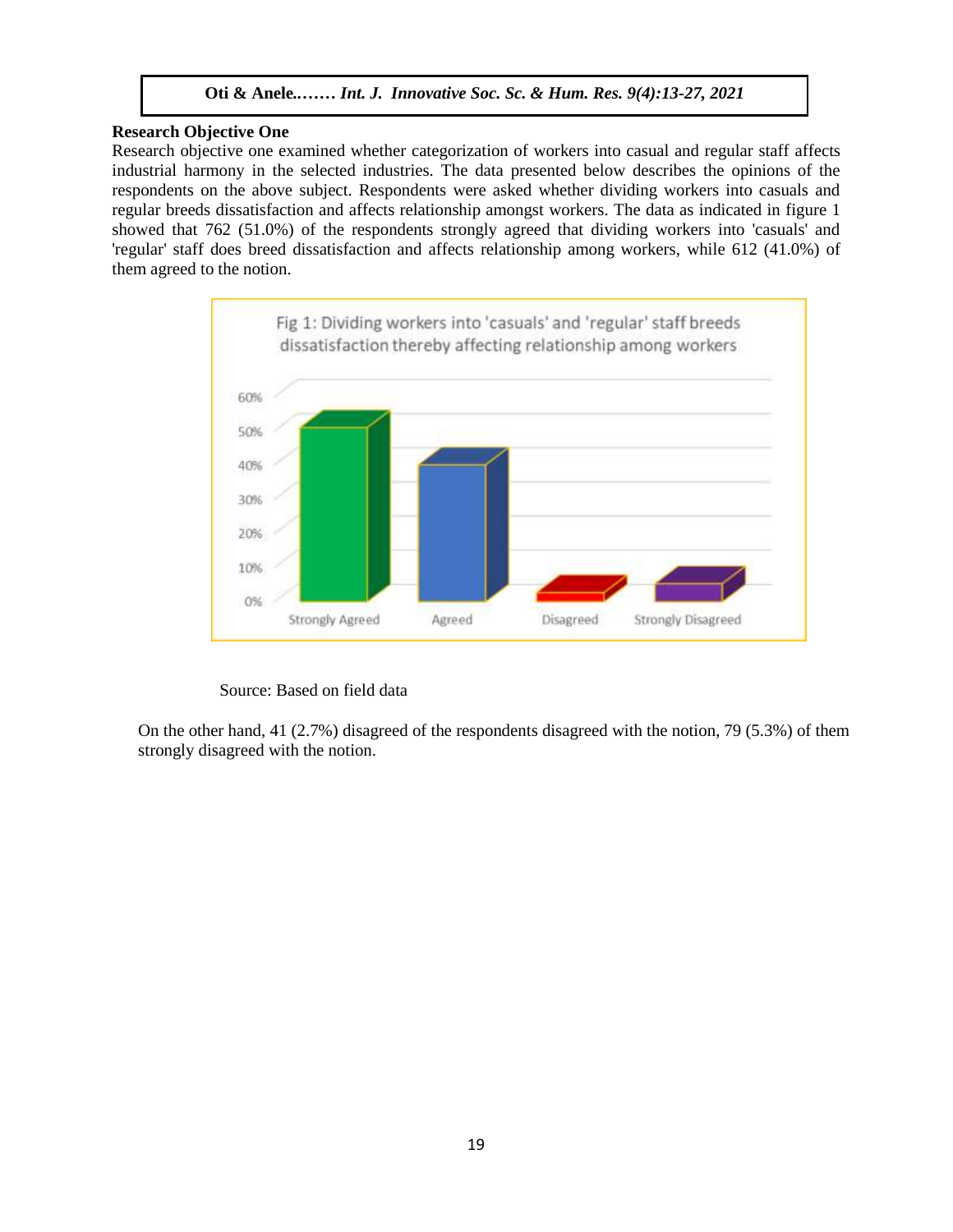

Source: Based on field data

Secondly, respondents were asked whether the presence of casual workers has reduced disagreement between workers and management. Data from figure 2 indicated that 1400 (93.9%) of the respondents disagreed with the notion that presence of casual workers has reduced disagreement between workers and management, while 6 (0.4%) of them strongly disagreed, and 65 (5.7%) agreed. Furthermore, management, while  $\sigma$  (0.4%) of them strongly disagreed, and  $\sigma$  (0.4%) agreed. Furthermore, respondents' opinions were solicited on whether they think the presence of casual staffs have been beneficial to their organizations. Data as indicated in figure 3 revealed that 872 (59.5%) strongly agreed that the presence of casuals have been of benefit to their organization, 592 (40.1%) agreed, while 6  $(0.4\%)$  disagreed with the notion.



Source: Based on field data

# **Test of Hypothesis One**

**Ho1**: There is no significant relationship between categorization of workers into casual workers and regular staff and industrial harmony in the selected industries in Rivers State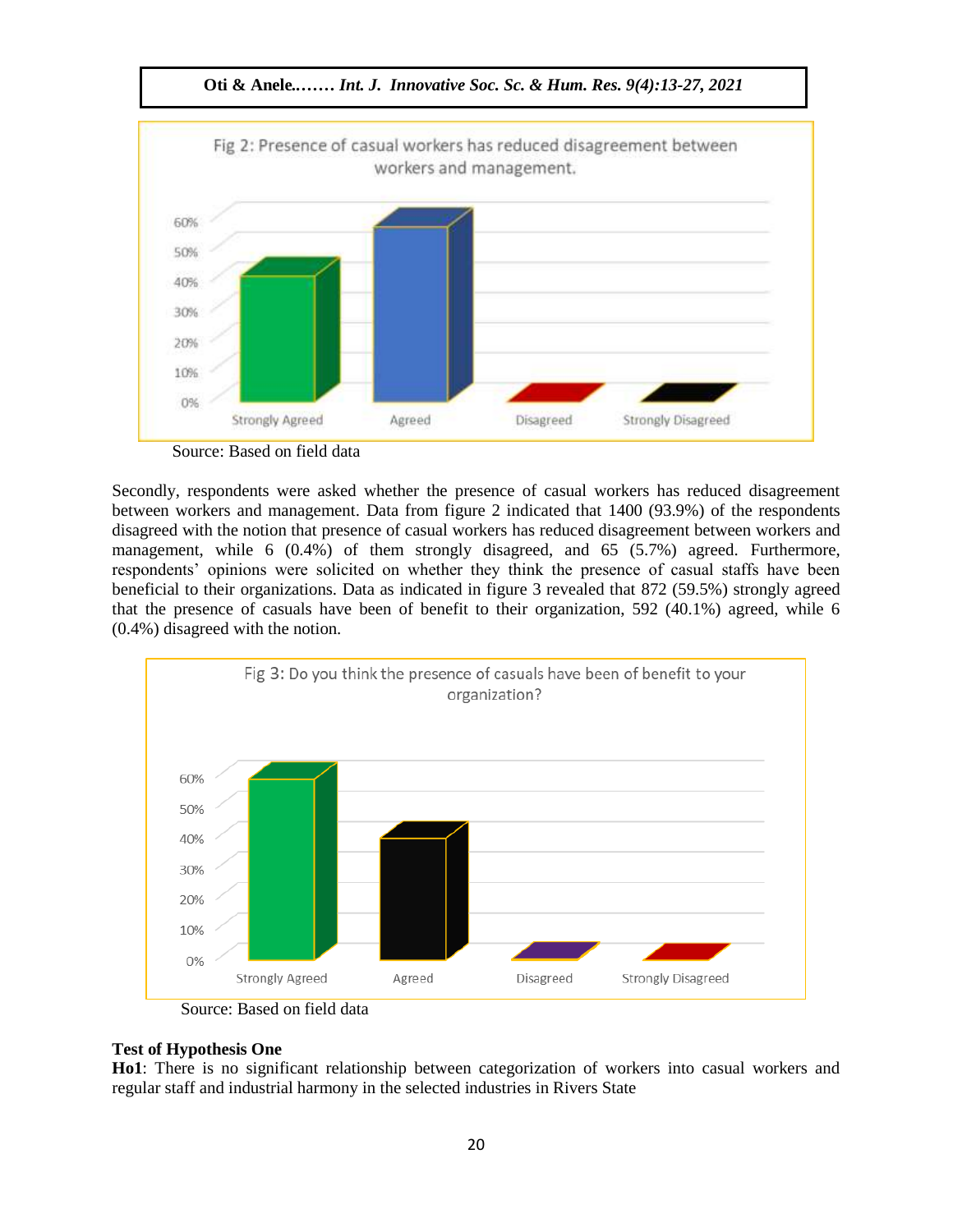**HA1**: There is a significant relationship between categorization of workers into casual workers and regular staff and industrial harmony in the selected industries in Rivers State

**Decision Rule**: We will reject the null hypothesis if the p-value is less than the alpha, otherwise, we will not. Alpha (α) = 0.05.

# **Table 2: Chi Square Test for Hypothesis 1**

|                    | Value   | df | Assymp. Sig.<br>$(2 - \text{sided})$ |
|--------------------|---------|----|--------------------------------------|
| Pearson Chi Square | 112.492 | O  | 0.000                                |
| N Valid of Cases   | 1468    |    |                                      |
|                    |         |    |                                      |

**Asymptotic significances are displayed. The significance level is .05** Source: Author's Computation Based on SPSS Output.

Table 2 showing the result of the chi square statistics test for hypothesis 3 indicates  $X^2(6, N = 1468) =$ 112.492,  $p = 0.000$  Going by our result, since the p value 0.000 is less than 0.05, the test is statistically significant; hence we reject the null hypothesis. This implies that there is a significant relationship between categorization of workers into casual workers and regular staff and industrial harmony in the selected industries in Rivers State.

# **Research Objective Two**

Research objective two examined whether there is a nexus between denial of workplace benefits to casual workers and industrial harmony in the selected industries in Rivers State. The data presented below describes the opinions of the respondents on the above subject. Firstly, respondents were asked if they think management is doing enough for all workers in their organizations. Data presented in figure 4 indicate that 1002 (67.3%) of the respondents disagreed to the notion that management is doing enough for all workers in their organization, while 333 (22.4%) strongly disagreed, and only 133 (10.2%) agreed to the notion.



Source: Based on field data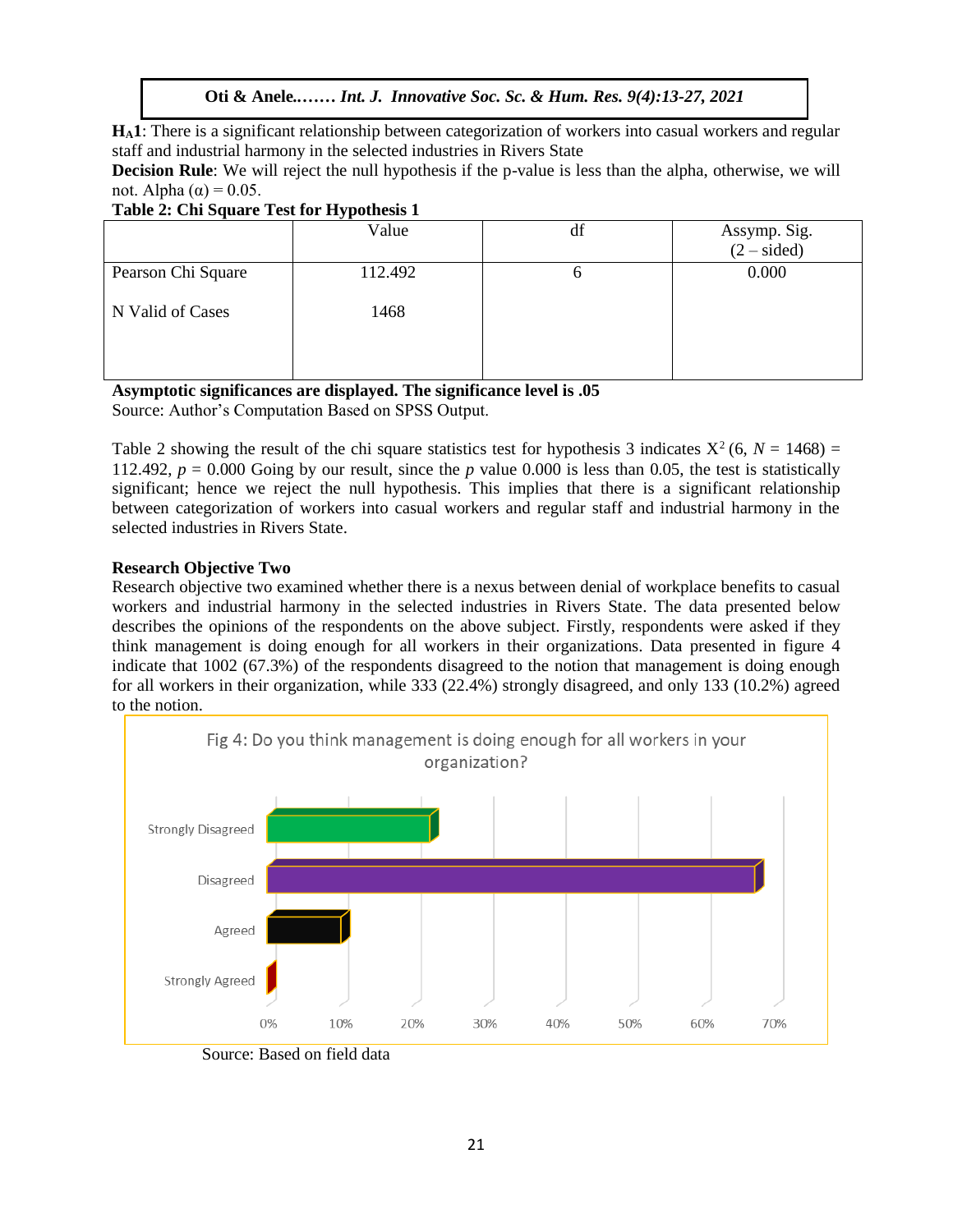**Oti & Anele***..…… Int. J. Innovative Soc. Sc. & Hum. Res. 9(4):13-27, 2021*

Secondly, respondents were asked if they think management is doing enough to improve the working conditions of casual workers. Data from figure 5 indicates that 1254 (85.9%) respondents disagreed with the notion that management is doing enough to improve working conditions of casual workers, 152 (10.0%) strongly disagreed, while only 62 (4.0%) agreed to the notion.



Source: Based on field data

Respondents were also asked whether denial of workplace benefits to casual workers affects their relationship with other workers. Results as indicated in figure 6 revealed that 853 (58.2%) respondents agreed to the notion that denial of workplace benefits to casual workers affects their relationship with other workers, while 615 (41.8%) strongly agreed however none of the respondent had a contrary view to issue.





Lastly, respondents were asked whether provision of workplace benefits to all categories of workers by management would improve better working relationship. Result from figure 7 indicates that 952 (65.3%) of the respondents agreed to the notion that providing workplace benefits to all workers will improve better working relationship, while 516 (34.7%) strongly agreed. However none of the respondents had an opposing view to this notion.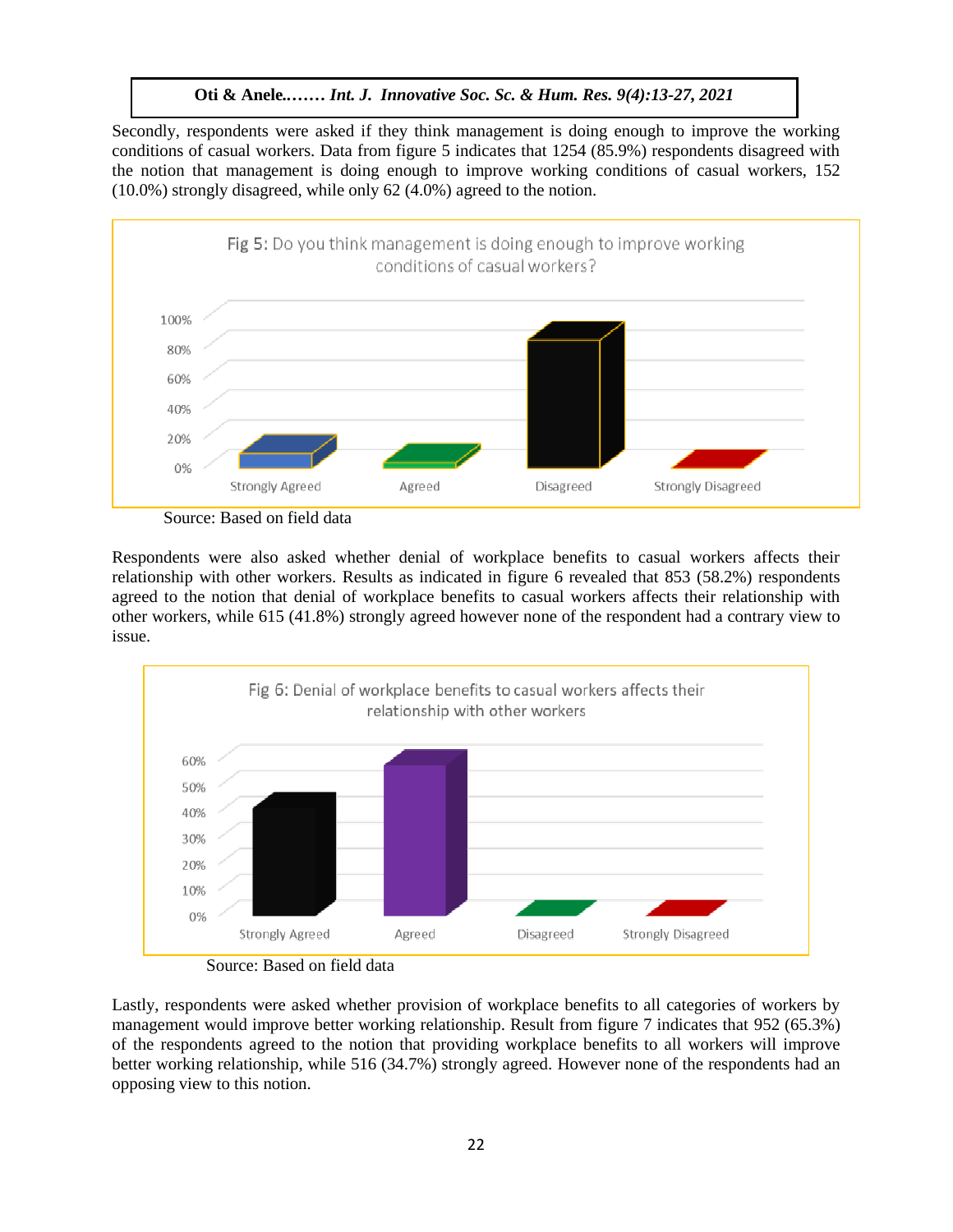

Source: Based on field data

# **Test of Hypothesis Two**

**Ho2**: There is no significant relationship between denial of workplace benefits to casual workers and industrial harmony in the selected industries in Rivers State

H<sub>A</sub>2: There is a significant relationship between denial of workplace benefits to casual workers and industrial harmony in the selected industries in Rivers State

**Decision Rule**: We will reject the null hypothesis if the p-value is less than the alpha, otherwise, we will not. Alpha (α) = 0.05. Arugu & Wosu …… Int. J. Innovative Soc. Sc. & Hum. Res. 8(1):1-11, 2020

|                    | Value  | ai | Assymp. Sig.<br>$(2 - sided)$ |
|--------------------|--------|----|-------------------------------|
| Pearson Chi Square | 77.257 |    | 0.000                         |
| N Valid of Cases   | 1468   |    |                               |

# **Table 3: Chi Square Test for Hypothesis 2**

# **Asymptotic significances are displayed. The significance level is .05**

Source: Author's Computation Based on SPSS Output.

Table 3 showing the result of the chi square statistics test for hypothesis 3 indicates  $X^2$  (6,  $N = 1468$ ) = 77.257,  $p = 0.000$  Going by our result, since the *p* value 0.000 is less than 0.05, the test is statistically significant; hence we reject the null hypothesis. This implies that there is a significant relationship between denial of workplace benefits to casual workers and industrial harmony in the selected industries in Rivers State.

# **Analysis by Research Objective Three**

Research objective three examined whether there is a nexus between job status and job insecurity among casual workers in the selected industries in Rivers State. The data presented below describes the opinions of the respondents on the above subject. Firstly, respondents were asked if they think lack of job security affects how casual workers feel about their organizations. Findings as shown in figure 8 indicate that, 890 (59.6%) of the respondents agreed to the notion that lack of job security affects how casual workers feel about the organization, while 498 (33.3%) strongly agreed. However, 72 (4.8%) and 34 (2.3%) strongly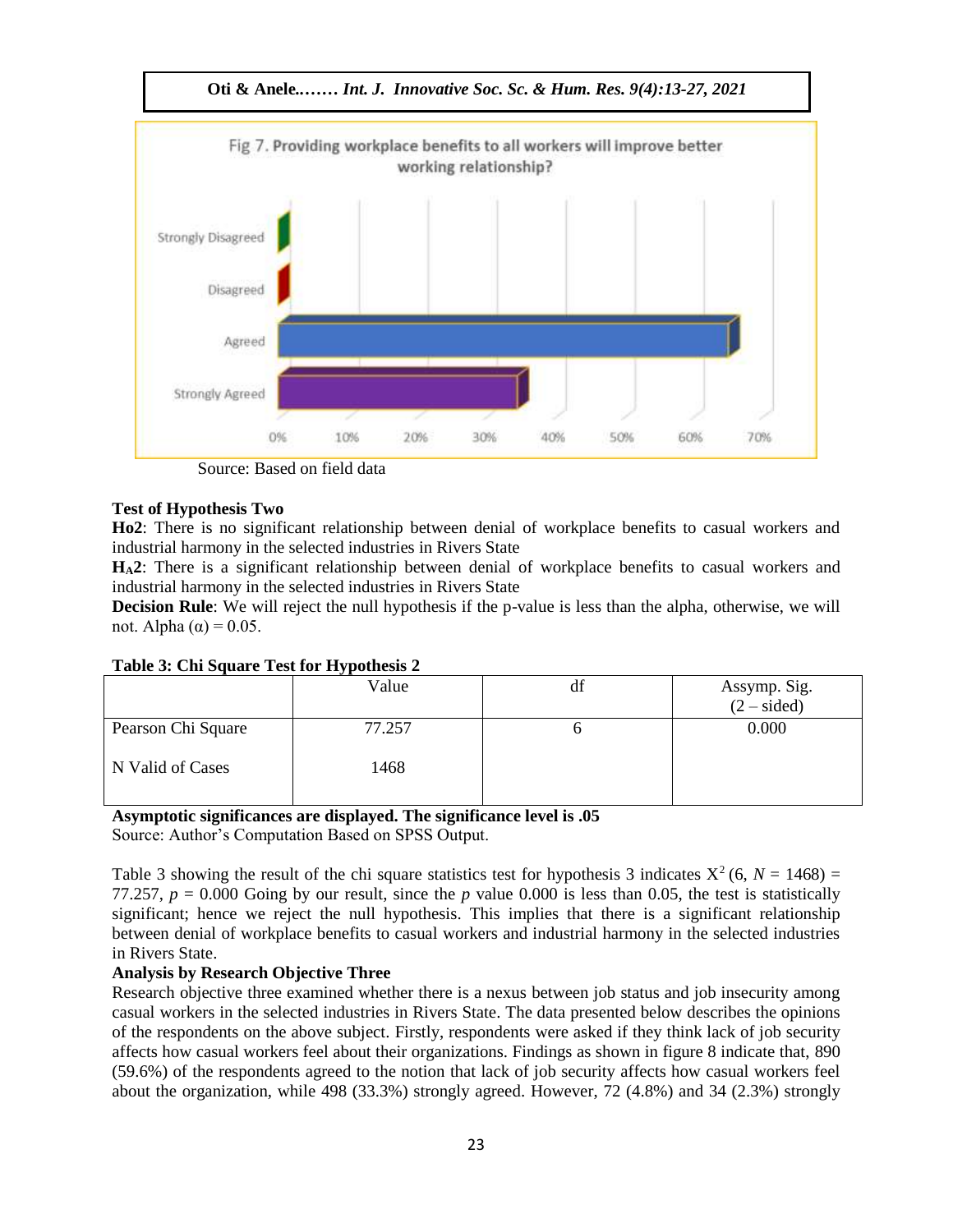**Oti & Anele***..…… Int. J. Innovative Soc. Sc. & Hum. Res. 9(4):13-27, 2021*

disagreed and disagreed respectively.



Source: Based on field data

Secondly, respondents were asked if lack of job security is the cause of dissatisfaction among workers in your organization. Results from figure 9 revealed that 1225 (83.3%) of the respondents agreed that lack of job insecurity is the cause of dissatisfaction among workers in your organization, 152 (10.5%) strongly agreed, while 91 (6.2%) disagreed.



Source: Based on field data

Lastly, respondents were asked if providing job security for all workers will reduce dissatisfaction between workers in your organization. Results from figure 10 indicate that 941 (65.7%) of the respondents agreed to the notion that providing job security for all workers will reduce dissatisfaction between workers in their organization, 521 (33.9%) strongly agreed, while 6 (0.4%) strongly disagreed.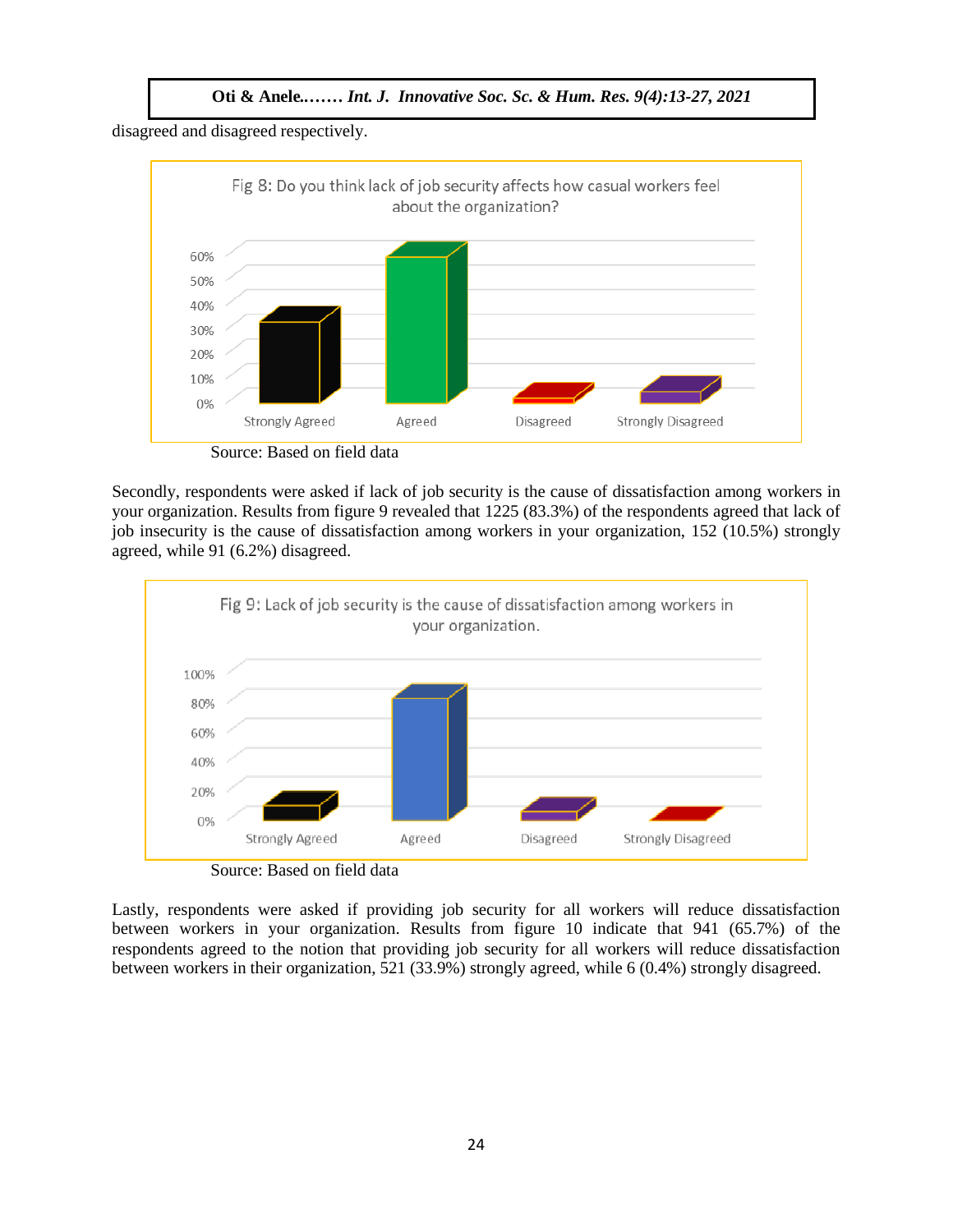

Source: Based on field data

### **Test of Hypothesis Three**

**Ho3**: There is no significant relationship between job status and job insecurity among casual workers in the selected industries in Rivers State

 $H_A$ 3: There is a significant relationship between job status and job insecurity among casual workers in the selected industries in Rivers State

**Decision Rule**: We will reject the null hypothesis if the p-value is less than the alpha, otherwise, we will not. Alpha (α) = 0.05.

| $\frac{1}{2}$ and $\frac{1}{2}$ and $\frac{1}{2}$ and $\frac{1}{2}$ and $\frac{1}{2}$ and $\frac{1}{2}$ and $\frac{1}{2}$ and $\frac{1}{2}$ and $\frac{1}{2}$ and $\frac{1}{2}$ and $\frac{1}{2}$ and $\frac{1}{2}$ and $\frac{1}{2}$ and $\frac{1}{2}$ and $\frac{1}{2}$ and $\frac{1}{2}$ a |         |    |                                      |  |  |  |
|-----------------------------------------------------------------------------------------------------------------------------------------------------------------------------------------------------------------------------------------------------------------------------------------------|---------|----|--------------------------------------|--|--|--|
|                                                                                                                                                                                                                                                                                               | Value   | df | Assymp. Sig.<br>$(2 - \text{sided})$ |  |  |  |
| Pearson Chi Square                                                                                                                                                                                                                                                                            | 117.622 |    | 0.000                                |  |  |  |
| N Valid of Cases                                                                                                                                                                                                                                                                              | 1468    |    |                                      |  |  |  |

# **Table 4: Chi Square Test for Hypothesis 3**

### **Asymptotic significances are displayed. The significance level is .05**

Source: Author's Computation Based on SPSS Output.

Table 4 showing the result of the chi square statistics test for hypothesis 3 indicates  $X^2$  (6,  $N = 1468$ ) = 117.622,  $p = 0.000$  Going by our result, since the  $p$  value 0.000 is less than 0.05, the test is statistically significant; hence we reject the null hypothesis. This implies that there is a significant relationship between denial of workplace benefits to casual workers and industrial harmony in the selected industries in Rivers State.

# **DISCUSSION OF FINDINGS**

The data collected and analyzed in the previous section has revealed that casualization of workers impedes industrial harmony within the work space. The result from the data analysis revealed that the categorization of employees into those designated as casual workers and full-time staff has polarized the work force into irreconcilable camps. Thus, making it difficult for workers to be united. It increases suspicion and distrust among workers who view one another as competitors rather than colleagues. The study demonstrated that existence of such diametrically opposed groups have led to increase rate of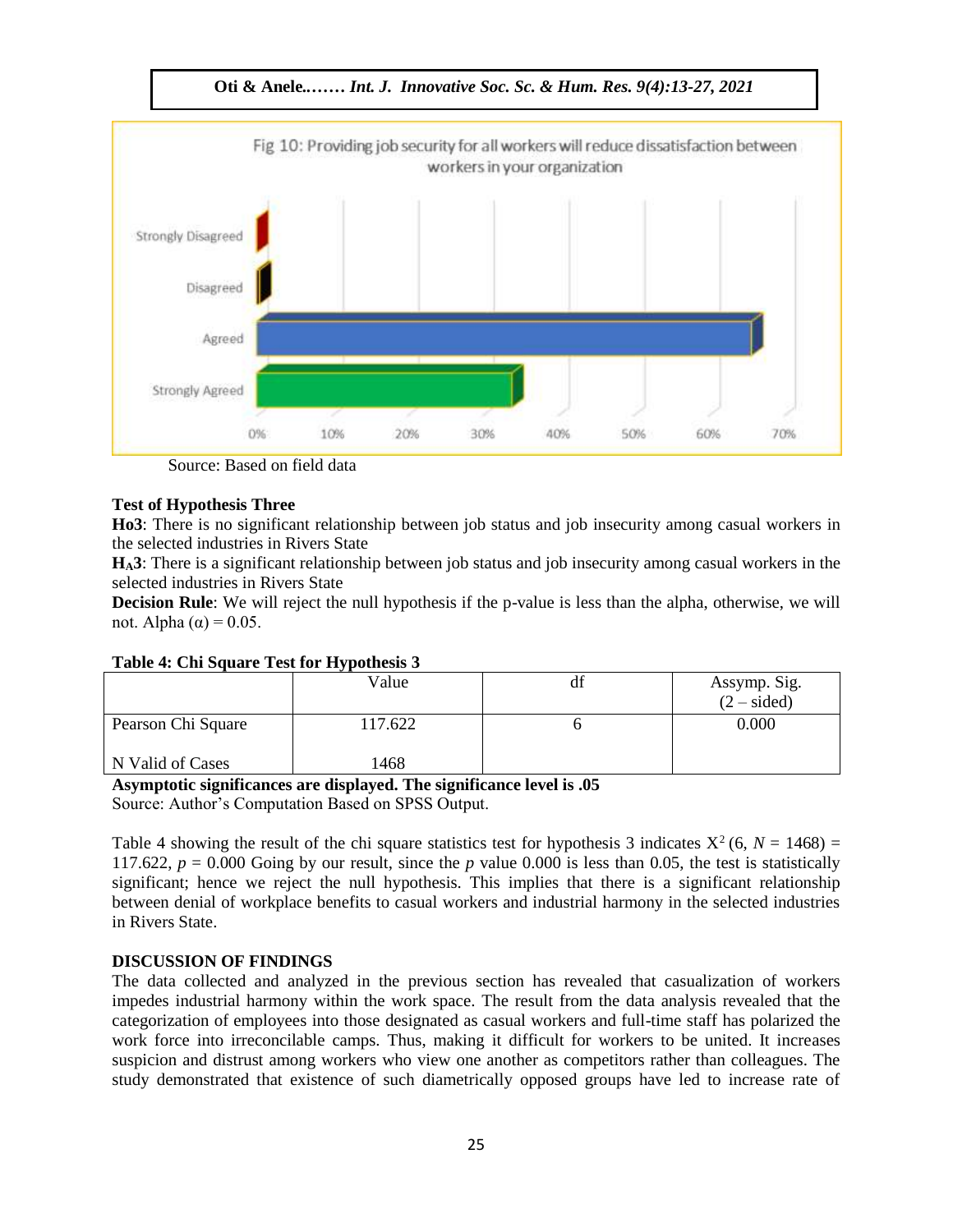disaffection among the workforce, who will never see each other on the same page in terms of aspirations and expectations.

Secondly, the study revealed the inability of casual workers to enjoy work place benefits outside the traditional stipends, which has further deepened resentment towards their employers and hampered mutual working relationships. Our findings are similar to that of Duru (2001) argued that under the casualization labour practice, a worker is engaged by the organization to carry out specific functions. The worker is paid a fixed daily wage rate at a pre-determined time. It could be daily, weekly or monthly. The casual is not entitled to any social benefit from the organization and is in most cases not allowed access to the company's canteen and hospital services. The fact that a casual worker could be hired and fired at any time the employer desires leave him his organization, and such worker will not be positively disposed to industrial peace.  $\blacksquare$  Trail peace.

Lastly, the study established a nexus between lack of job security and industrial harmony owing to the fact that casual workers work under the spell of job uncertainties exacerbates feeling of discontent and anger towards their employers by these casual workers in the selected industries studied. This corroborates the argument put forward by Oloko (1972), who contends that 'workers who enter the industrial system of production in settings, which involves the least amount of discontinuity will tend to experience a higher level of commitment and satisfaction than a worker whose participation in the system entails a greater amount of discontinuity'. This shows that the fact that job insecurity subsists, there is hardly going to be converge of interest between the two worker-divide (casual workers and full-time staff), who see their relationship more of competitors than collaborators in industries.

### **CONCLUSION**

The study examined the issue of casualization of workers and its impacts on industrial harmony in selected formal organizations in Rivers state. The study has demonstrated that categorization of workers into 'core' and 'periphery' arising from the casualization and permanent staffing dichotomy is injurious to workers relationship and industrial harmony. The study hence concludes that the practice of casualization breeds job dissatisfaction, and promotes unhealthy working relationships between the various categories of staff as well as management thereby undermining industrial harmony.

### **RECOMMENDATIONS**

Based on the findings of the study the following recommendations are therefore put forward:

- i. That while there may be need for the engagement of casual workers, particularly in areas considered outside the core business of an organization and the fact that it ameliorates the disturbing level of unemployment, does not entail placing workers in perpetual servitude. While workers wait for their jobs to be regularized, there is need to adjust their take home packages in such a way that it can be seen as just and fair by these workers.
- ii. There is need for a well mapped out systematic process of regularization, as continued implementation of unfair/discriminatory incentives, even where casual workers perform the same routine work as their full-time staff counterparts, will continue to be a harbinger of restive future industrial relations.

# **REFERENCES**

- Akuh, E.A (2016). Industrial Harmony for Academic Excellence: An Imperative for a Productive Educational System in Nigeria. European Centre for Research Training and Development, assessed at www.eajournal.org
- Bateman, S and Snell, S.A (1999). *Management: Building Cooperative Advantage*. Irwin. McGraw- Hill
- Danesi, R.A. (2011). *Non-standard Work Arrangements and the Right to Freedom of Association in Nigeria*. Lagos, Nigeria: IIRA Regional Conference
- Duru, N (2001). NLC Warns employers on Workers Rights. Lagos: THISDAY, February 23.